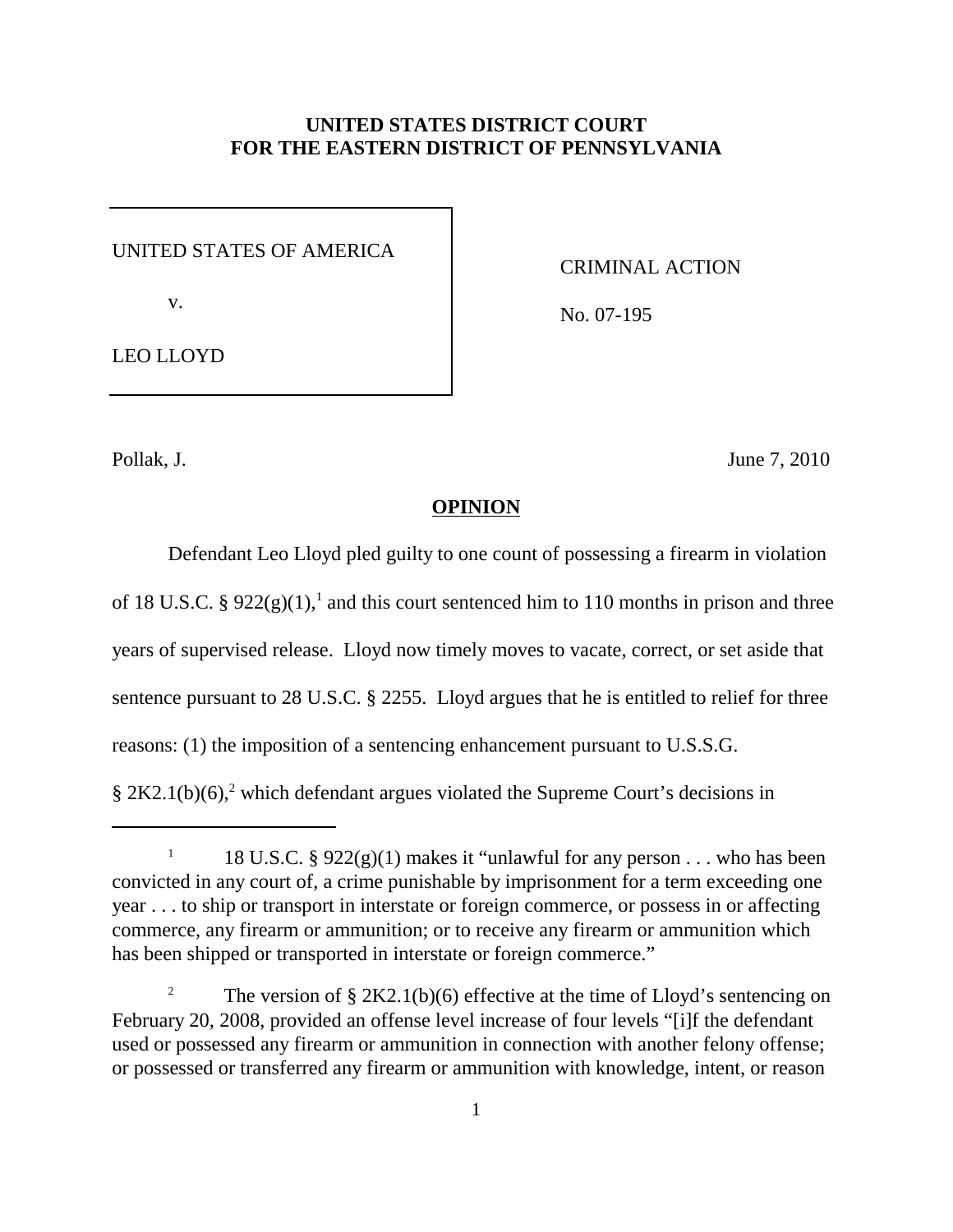*Apprendi v. New Jersey*, 530 U.S. 466 (2000), and *United States v. Booker*, 543 U.S. 220 (2005); (2) the fact that at defendant's sentencing hearing, a police detective "testified as to what was told to him by witnesses," which Lloyd asserts amounts to a violation of the Confrontation Clause, Mot. at 11; and (3) the ineffective assistance of Lloyd's counsel, who, defendant argues, "failed to properly investigate [his] Criminal History and failed to calculate the adverse [e]ffect this history may have in Plea Negotiations and Sentencing," "failed to diligently" challenge a sentencing enhancement under U.S.S.G. § 2K2.1(b)(5), and failed to appeal Lloyd's sentence, *id*. at 6. The government opposes the motion, arguing both that Lloyd waived his right to bring a collateral challenge and that his arguments fail on the merits.

When a defendant signs a plea agreement that includes a waiver of his rights to challenge a conviction and judgment of sentence on appeal or via collateral proceedings, a two-step analysis applies. "The threshold issue . . . is whether the waiver . . . was knowing and voluntary." *United States v. Mabry*, 536 F.3d 231, 237 (3d Cir. 2008). The second step of the analysis considers whether enforcing the waiver "would work a miscarriage of justice." *Id.* While "a defendant bears the burden of presenting an argument that would render his waiver unknowing or involuntary," this "court has an independent obligation to conduct an evaluation of the validity of [the] waiver." *Id.* at 237-38. Thus, although Lloyd does not mention the waiver in his § 2255 motion, I will

to believe that it would be used or possessed in connection with another felony offense."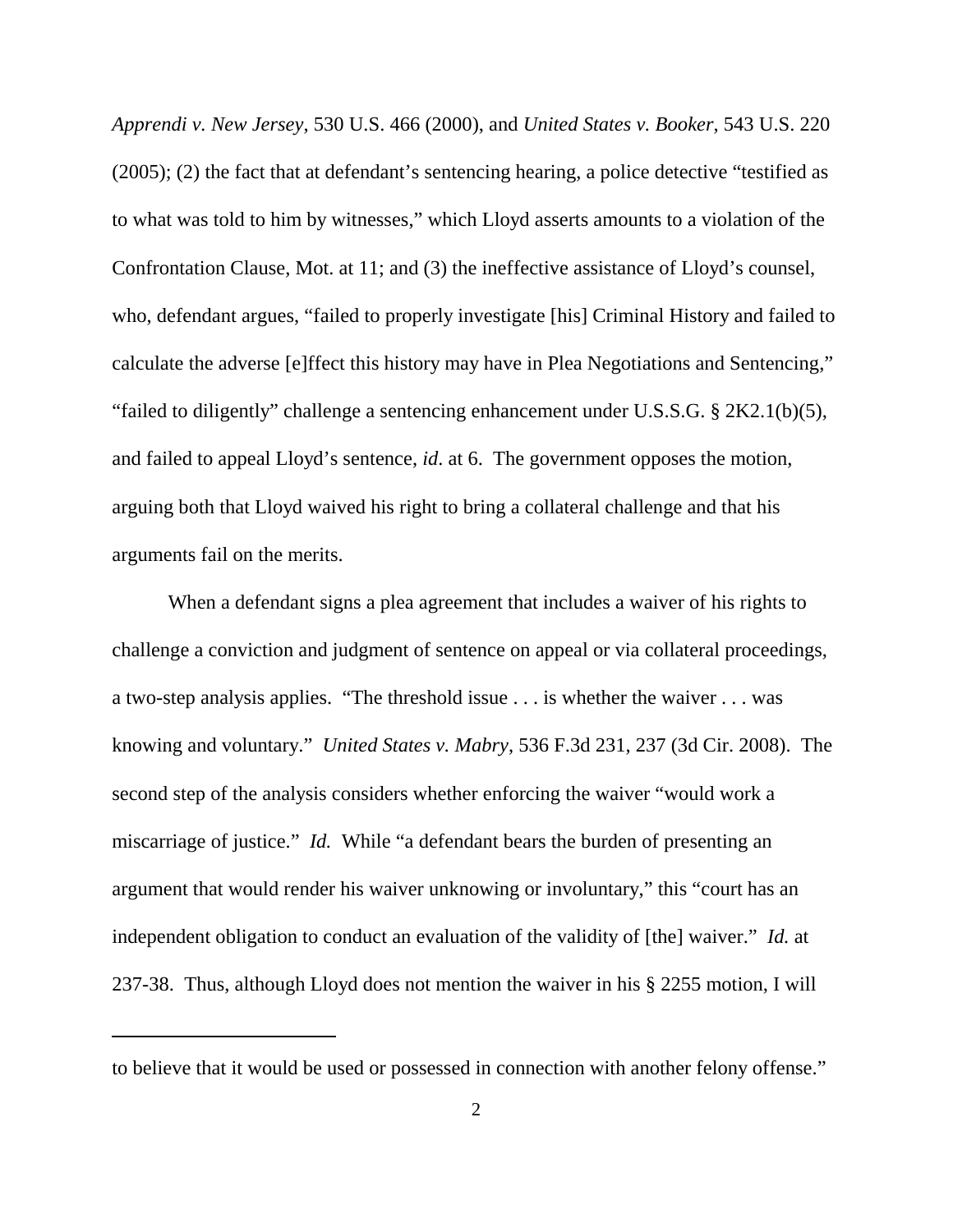undertake to determine whether his waiver of his collateral challenge rights was knowing and voluntary and whether enforcing that waiver would amount to a miscarriage of justice.

Before embarking on this analysis, however, I consider the scope of the waiver. Lloyd's plea agreement includes a provision providing that he "voluntarily and expressly waives all rights to appeal or collaterally attack [his] conviction, sentence, or any other matter relating to this prosecution, whether such a right to appeal or collateral attack arises under 18 U.S.C. § 3742, 28 U.S.C. § 1292, 28 U.S.C. § 2255, or any other provision of law." Gov't Ex. A, at 4. This broad language covers Lloyd's § 2255 motion. The agreement does then set out limited exceptions to this waiver, allowing Lloyd to file a direct appeal if (1) "the government appeals from the sentence," (2) his "sentence on any count . . . exceeds the statutory maximum for that count" (stated elsewhere in the agreement to be ten years in prison), (3) "the sentencing judge erroneously departed upward pursuant to the Sentencing Guidelines," or (4) "the sentencing judge . . . imposed an unreasonable sentence above the final Sentencing Guidelines range." *Id.* at 5. "Th[e] waiver" was also "not intended to bar the assertion of constitutional claims that the relevant case law holds cannot be waived." *Id.* at 4. Because this is not a direct appeal, and because the exception for non-waivable claims does not apply to Lloyd's claims absent a miscarriage of justice, I turn to the *Mabry* analysis.

As to whether his waiver was knowing and voluntary, Lloyd, at his change-of-plea

3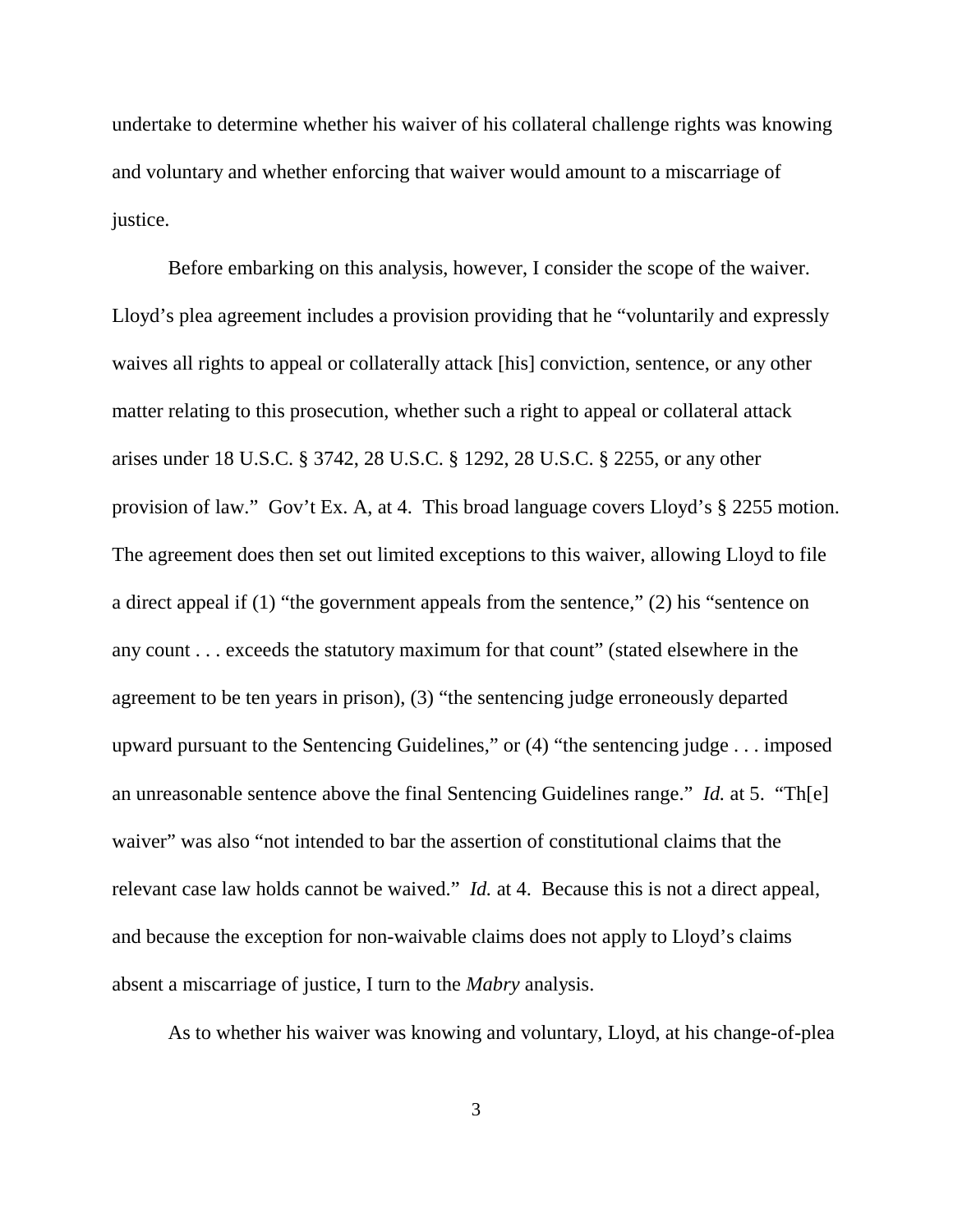hearing, indicated in response to my questions that he understood (1) the crime with which he was charged, $3(2)$  the fact that his sentence could be as long as ten years in prison, <sup>4</sup> and (3) the constitutional rights surrounding the trial and appeal process that he would forgo by entering a guilty plea.<sup>5</sup> I then specifically noted the waiver provisions in

THE DEFENDANT: Yes. Gov't Ex. B, at 9.

<sup>4</sup> THE COURT: Now, the crime is one, Mr. Lloyd, which if you plead guilty or if you were to go to trial and were convicted guilty by a jury, but if you plead guilty which Mr. Genovese says is your present expectation, you can be punished, and I don't say this is a probable sentence, but under the law of Congress which defines this crime, you can be sentenced to a term of imprisonment of as long as ten years, and you should understand that.

That is, I have the authority to impose a sentence as long as that. It's not at all likely that I would impose any such long punishment, but I want you to understand that that is within the realm of possibility. Do you understand that?

THE DEFENDANT: Yes. Gov't Ex. B, at 10.

<sup>5</sup> THE COURT: So, I want you to be sure that you understand those rights –

THE DEFENDANT: Yes.

THE COURT: – that you would have if you do not plead guilty. If you continue to plead not guilty, then there would be trial under those circumstances.

And, particularly, I want to be sure that you understand if a jury decides in your favor, the government has no appeal to the Court of Appeals from such a decision.

<sup>&</sup>lt;sup>3</sup> THE COURT: So, the basic crime that you are charged with, and you tell me if you don't understand this, the basic crime you are charged with is being a person who was in possession of a gun, and that is unlawful if you have previously yourself been convicted of some other crime, a crime of whatever kind for which you could have been punished by being in prison for a year. Do you understand that?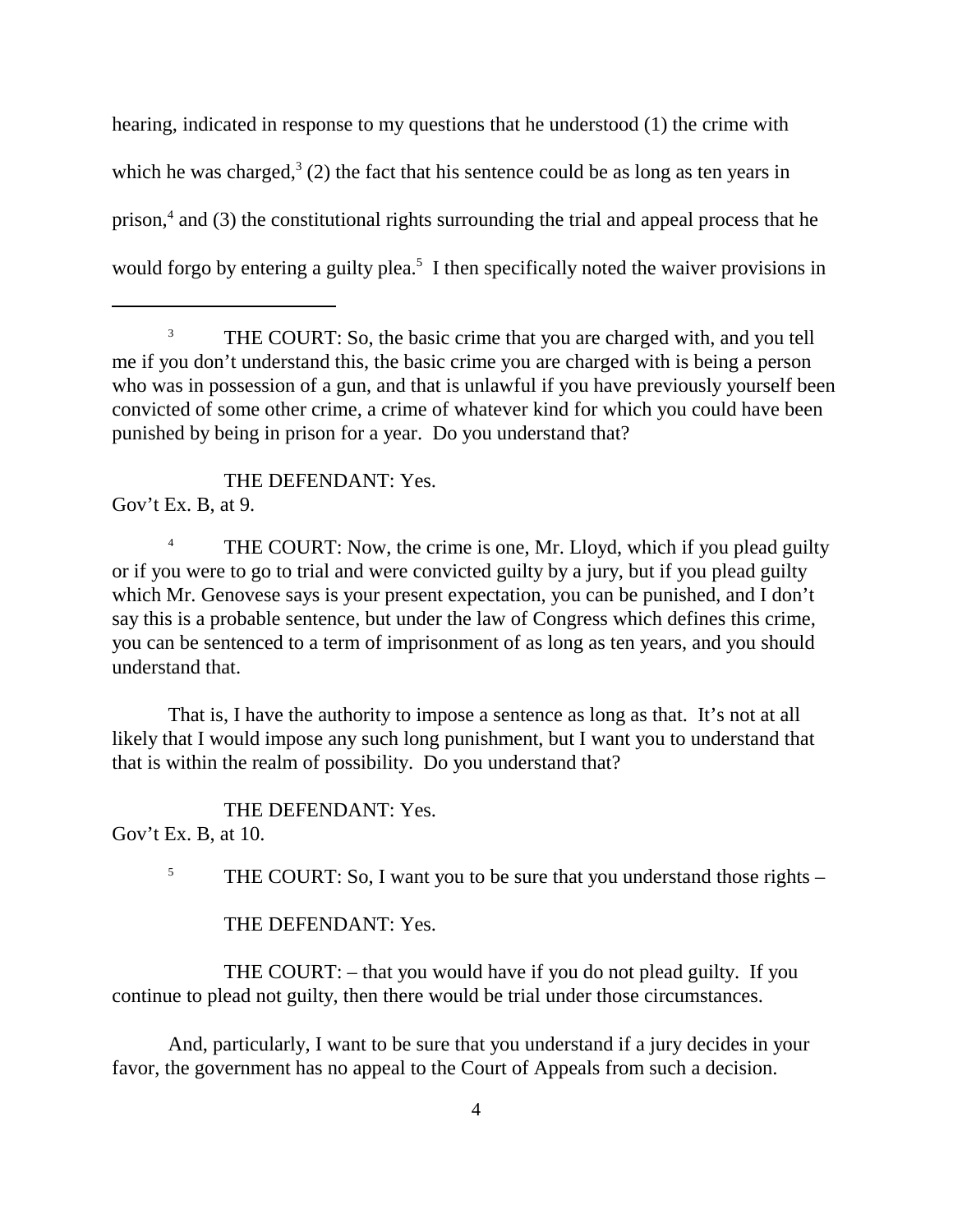the plea agreement, including the fact that those provisions included a waiver of collateral

challenges. <sup>6</sup> Defendant acknowledged that he understood the provisions of the plea

But, if the jury decides against you, then you do have an appeal which would be helpful if Mr. Genovese could persuade the Court of Appeals that I had made serious errors.

So, that's sort of an outline of what rights you would be giving up, very important constitutional rights if you plead guilty. Do you understand that description?

THE DEFENDANT: Yes, Your Honor.

Gov't Ex. B, at 18-19; *see also id.* at 14-18 (describing the nature of the rights Lloyd gave up, including (1) the right to a trial by jury, (2) the need for the government to prove guilt beyond a reasonable doubt at trial, (3) the ability to have counsel cross-examine the government's witnesses and call defense witnesses, (4) the right to testify at trial and the right not to testify, (5) the right to appeal trial and sentencing errors).

<sup>6</sup> THE COURT: I would like to add a word with respect to the waiver of appeal rights.

The agreement specifies in paragraph nine that if the government appeals from the sentence, the defendant may file a direct appeal of his sentence. Then it goes on to specify that "Even if the government doesn't appeal, the defendant may file an appeal, but claims are limited."

The defendant could appeal if I were to impose a sentence above the statutory maximum, or if I made an error in going upward beyond the sentencing guidelines without any justification, or if I imposed an unreasonable sentence within the meaning of the *Booker* decision.

But, the one other thing I wanted to point out is something that is stated in the plea agreement, but not clearly stated in the government's guilty plea memorandum.

The guilty plea memorandum says that "The defendant has voluntarily and expressly waived any and all rights to appeal or collaterally attack the defendant's conviction sentence, or any other matter relating to this prosecution," and then goes on to refer to the limited rights of appeal that the defendant does have with respect to sentence, the provisions I have already referred to.

But, what the government's plea memorandum does not include is a provision in the plea agreement, which reads as follows: "This waiver is not intended to bar the assertion of constitutional claims that the relevant case law holds cannot be waived." Gov't Ex. B, at 32-33.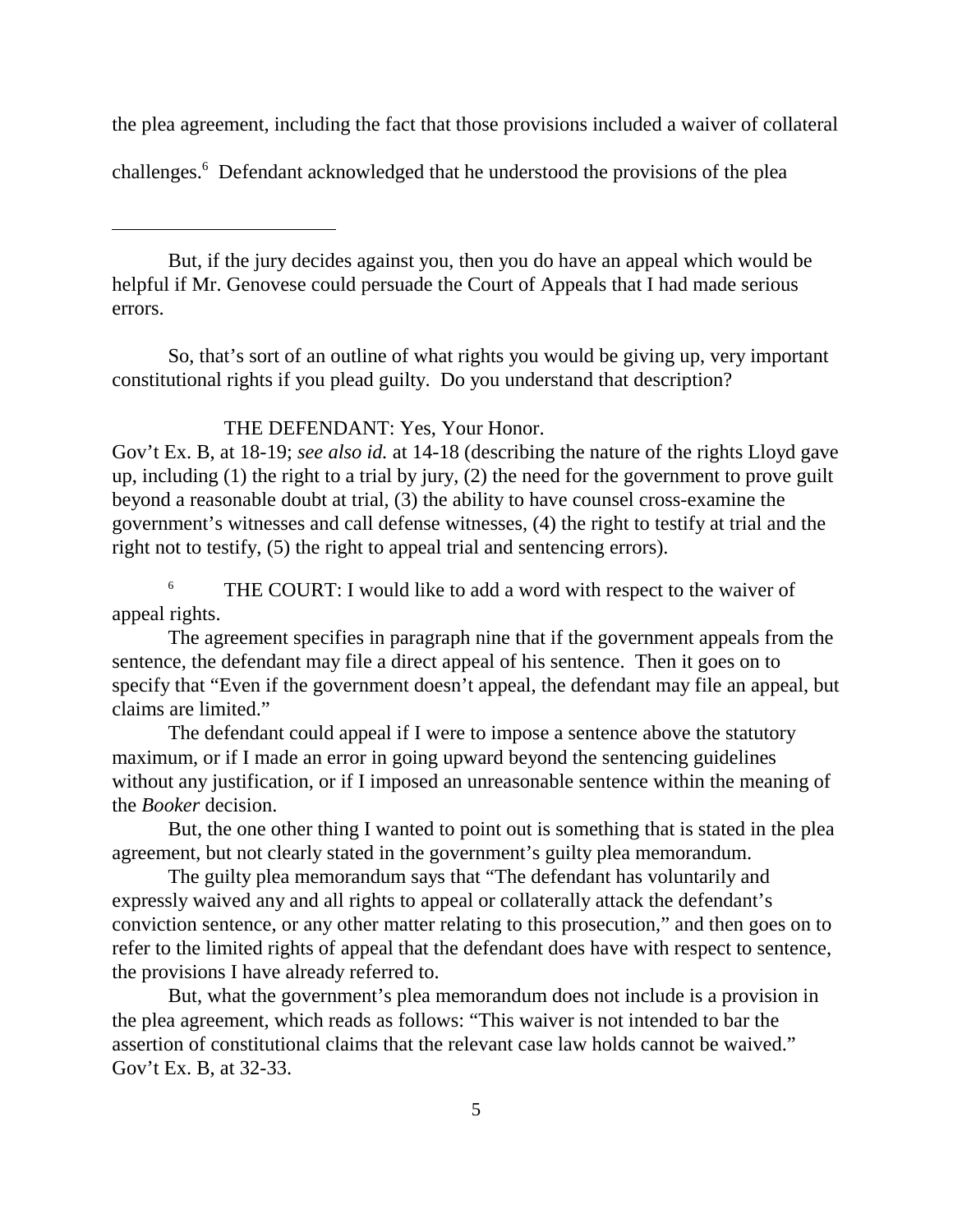agreement as presented at the hearing.<sup>7</sup> On that basis, after ensuring that Lloyd still intended to plead guilty, Gov't Ex. B, at 35, I accepted his plea. In so doing, I noted that I was "satisfied that . . . [defendant] knew the rights that [he was] giving up by pleading guilty." *Id.* at 37.

On the basis of the plea colloquy, I remain satisfied that Lloyd understood that he was waiving his right to collaterally challenge his conviction. Further, in accord with Federal Rules of Criminal Procedure, this court – and not the prosecutor – "inform[ed] the defendant of, and determined that the defendant underst[ood] . . . the terms of [the] plea-agreement provision waiving the right to appeal or to collaterally attack the sentence." Fed. R. Crim. P. 11(b)(1)(N); *see also United States v. Goodson*, 544 F.3d 529, 540 (3d Cir. 2008) (holding that Rule 11 was violated when "the District Court relied upon the prosecutor's recitation of the terms of the appellate waiver to fulfill its

THE COURT: As far as you understand it, Mr. Lloyd, do you too –

THE DEFENDANT: Yes.

THE COURT: – think so?

THE DEFENDANT: Yes, Your Honor. Gov't Ex. B, at 34.

THE COURT: . . . Now, let me turn to you, Mr. Genovese and ask you if subject to what I just said, you think [the prosecutor's] summary of the plea agreement is an accurate one?

MR. GENOVESE: I do, Your Honor.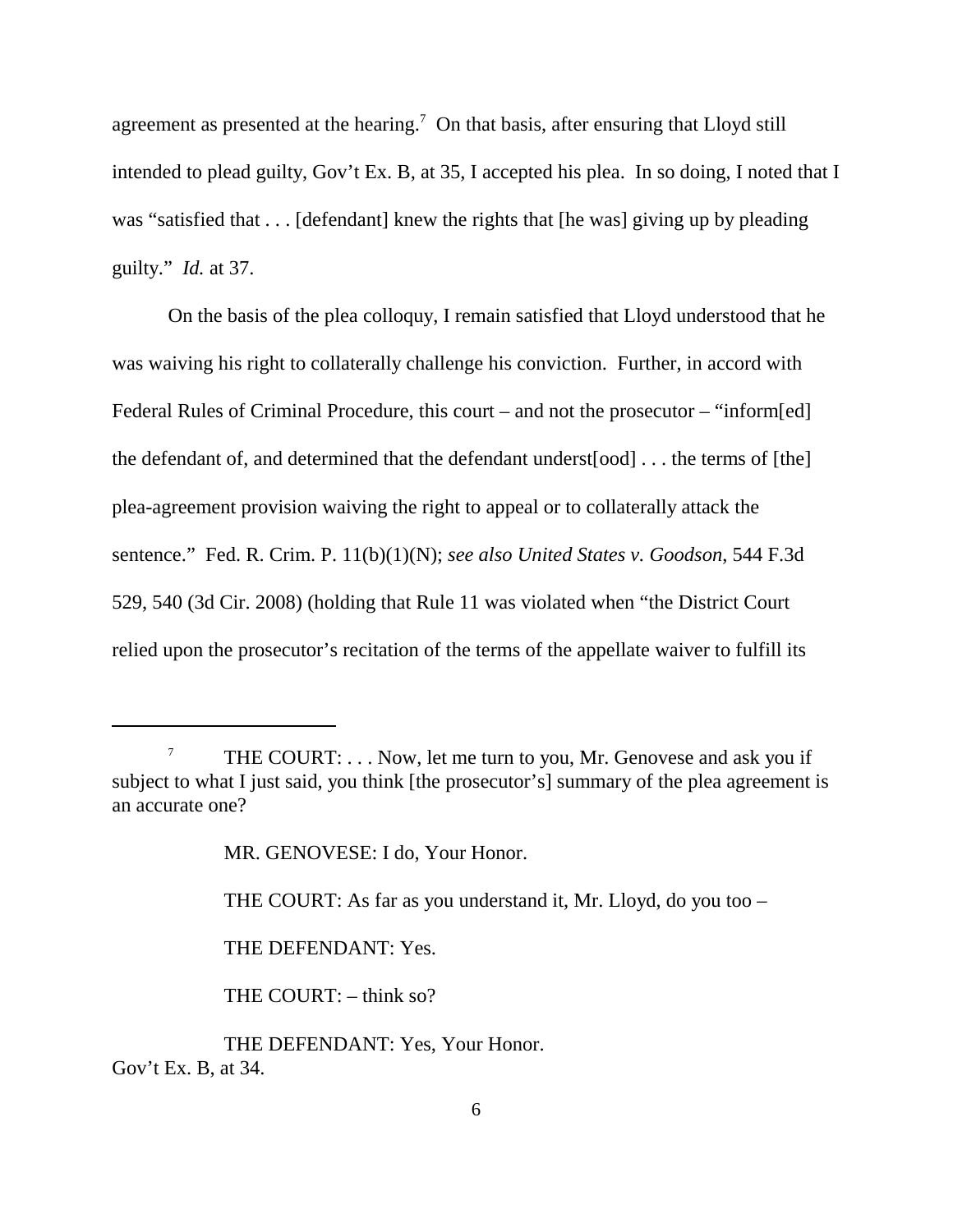obligation to inform the defendant of the specifics of the waiver provision"). I therefore conclude that Lloyd's waiver was voluntary and knowing.

It remains to consider whether or not enforcing the waiver would work a miscarriage of justice. While the Third Circuit has declined to give the term "miscarriage of justice" a precise definition, it is "something grave and out of the ordinary." *Mabry*, 536 F.3d at 239. In considering "whether a miscarriage of justice would occur if the waiver were enforced," courts in this circuit consider "the clarity of the error, its gravity, its character . . . the impact of the error on the defendant, the impact of correcting the error on the government, and the extent to which the defendant acquiesced in the result.'" *Id.* at 242-43 (internal quotation marks omitted). When there is no "nonfrivolous" or not "insubstantial" issue raised by the defendant, and especially when there are no such issues "not covered by the waiver," a waiver of appeal and collateral challenge rights is enforceable. *Id.* at 243.

Most of Lloyd's arguments show no circumstances that could rise to a miscarriage of justice. He does, however, argue that he received ineffective assistance of counsel "during a pivotal stage of justice, plea negotiations and sentencing." *See* Mot. at 8. This argument raises the possibility that the alleged inadequate performance of counsel was causally tied to Lloyd's decision to enter into a plea agreement containing a waiver of his collateral challenge rights and therefore has the potential to ground a valid miscarriage of justice claim. *See United States v. Akbar*, 181 F. App'x 283, 286 (3d Cir. 2006) ("[I]t is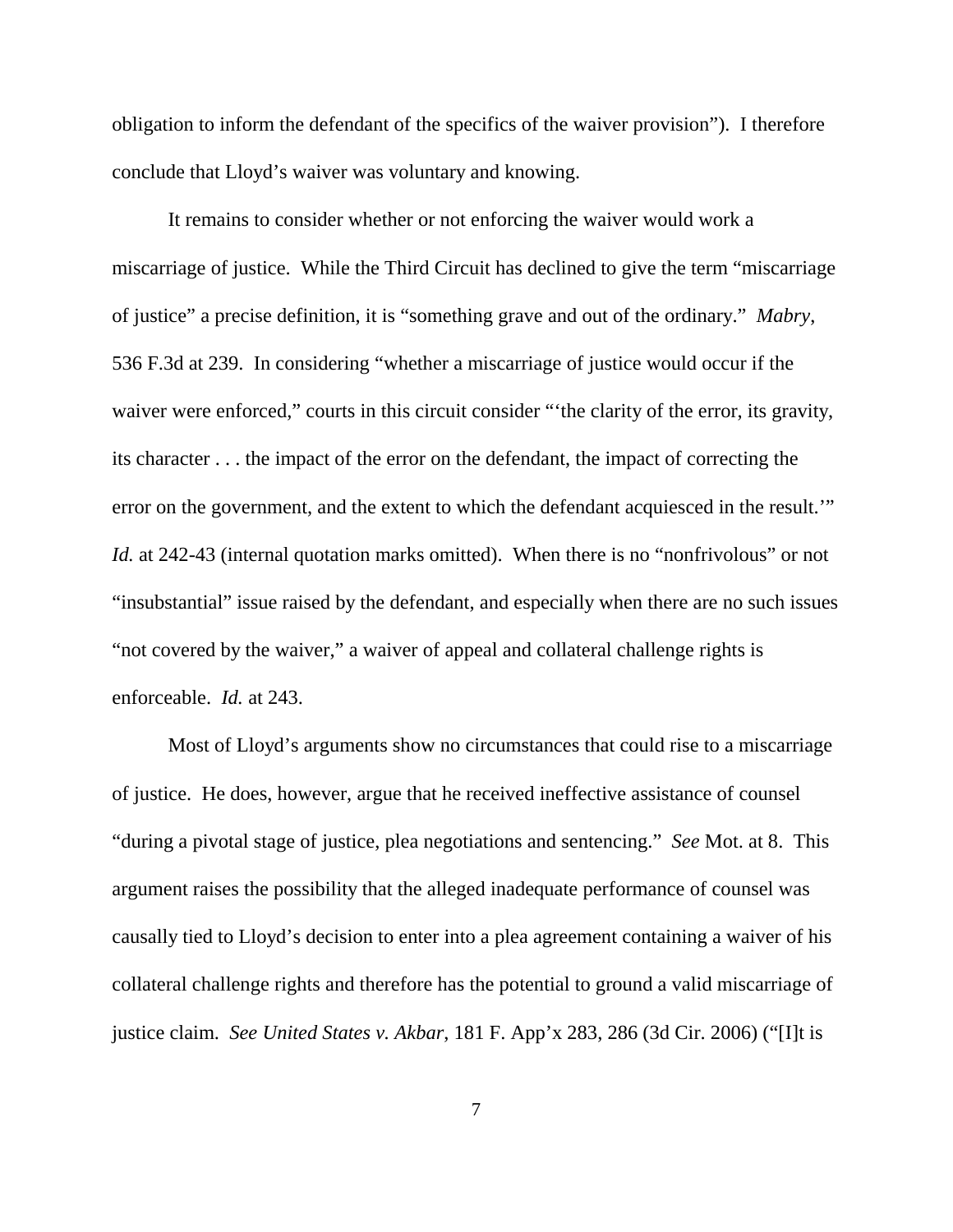possible for there to be a miscarriage of justice when "plea proceedings were tainted by ineffective assistance of counsel.") (internal quotation marks omitted); p. 3, *supra*. However, given that (1) Lloyd's submission in support of his § 2255 motion does not argue that "his decision to waive his appellate and collateral attack rights was" actually "tainted by ineffective assistance of counsel," *United States v. Ballard*, No. 03-cr-810-01, 2009 WL 637384, at \*8 (E.D. Pa. Mar. 11, 2009), (2) he has proffered no evidence to this effect, and (3) both the terms of the plea agreement, *see* Gov't Ex. A, at 3, and this court's colloquy with defendant at the change of plea hearing, *see* n. 4, *supra*, set out the maximum possible sentence Lloyd could receive, I conclude that the miscarriage of justice exception does not apply here. But because that exception is not well defined, and because it *might* cover the broad category of cases in which the ineffective assistance of counsel is causally tied to the existence of a collateral challenge waiver, I will assume *arguendo* that the waiver is not enforceable and proceed to analyze Lloyd's claims on the merits.

Lloyd's argument that the four-level enhancement under Guidelines § 2K2.1(b)(6) was imposed in violation of *Apprendi* and *Booker* because the facts underlying the enhancement were judicially determined at sentencing cannot succeed on the merits: The Third Circuit has rejected a post*-Booker* challenge to judicial factfinding under precisely the same enhancement. *United States v. Grier*, 475 F.3d 556 (3d Cir. 2007) (en banc); *see also, e.g.*, *United States v. Hicks*, 273 F. App'x 121, 122 (3d Cir. 2008) ("In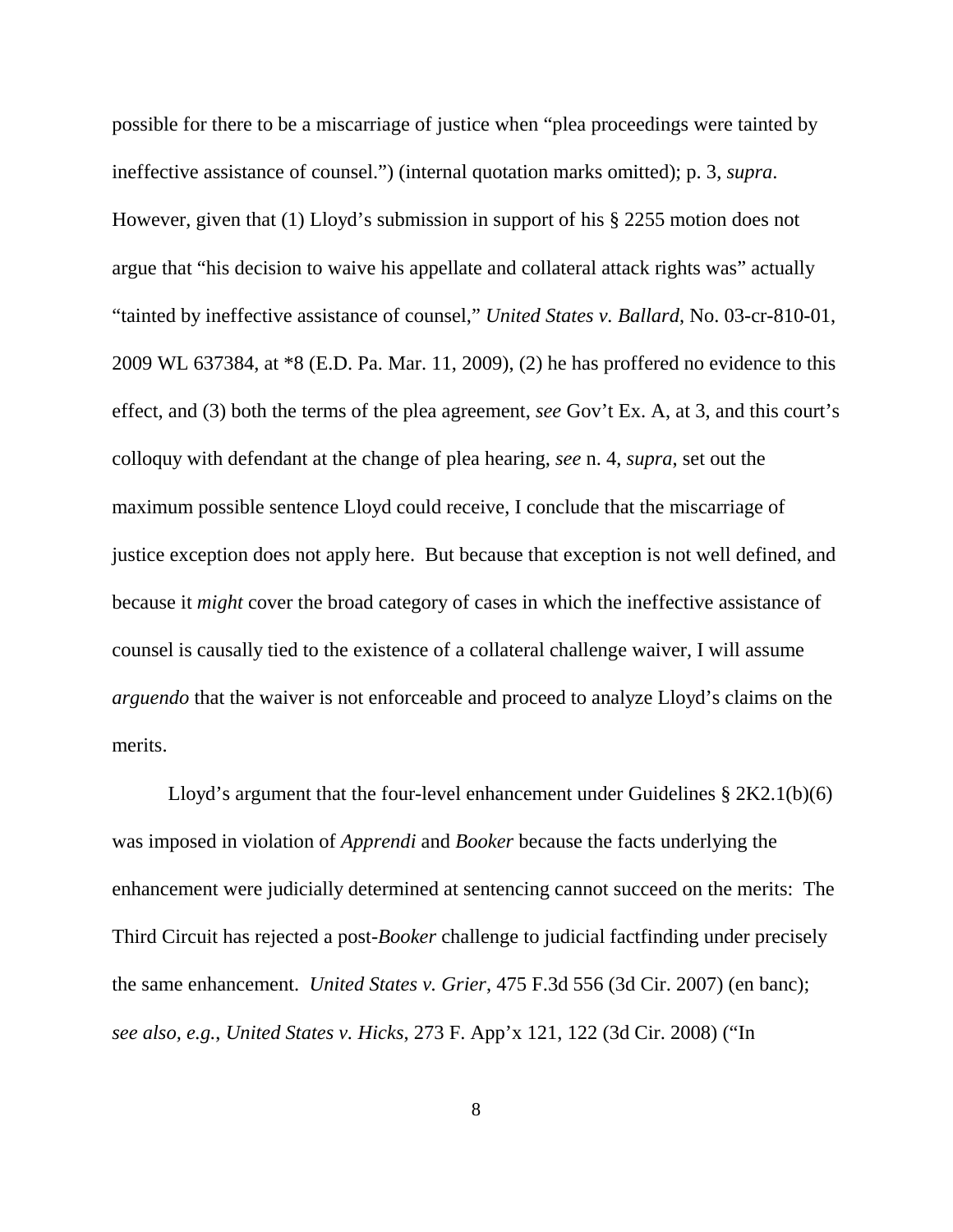fashioning an appropriate sentence, a district court may consider conduct not charged in the indictment nor pleaded to by the defendant."). Further, although it is true "that the facts upon which a judge bases a sentence must have 'sufficient indicia of reliability to support [their] probable accuracy,'" *United States v. Leekins*, 493 F.3d 143, 149 (3d Cir. 2007) (quoting *United States v. Miele*, 989 F.2d 659, 663 (3d Cir. 1993)) (internal quotation marks omitted), this is not an instance in which the facts lacked adequate "indicia of reliability." In particular, a police detective who was assigned to investigate a double murder – an investigation which "led to th[e] investigation of Lloyd being in possession of a firearm" – testified to the contents of nine separate witness interviews conducted by the police in the course of their murder investigation in which the witnessinterviewees stated that Lloyd dealt drugs. Sentencing Tr. 13, 42. Five of those witnessinterviewees "indicated that they knew the defendant to carry a gun." *Id.* at 42. One of the witness-interviewees – Steven Melice – stated in the course of his interview that, while he was in the house in which the double murder was committed, he saw a "guy that was always there with his gun" and bought "a gram of powder cocaine" from him. *Id.* at 54-55. Melice confirmed that the individual he was describing had a gun with him at the time of this drug purchase. *See id.* at 55-56. When faced with a "photo array of eight similarly featured black males," Melice identified Lloyd as the individual with the gun who sold him cocaine. *Id.* at 56. As corroborated by the other witness-interviewee accounts and by his identification of Lloyd, and in the absence of any contrary evidence,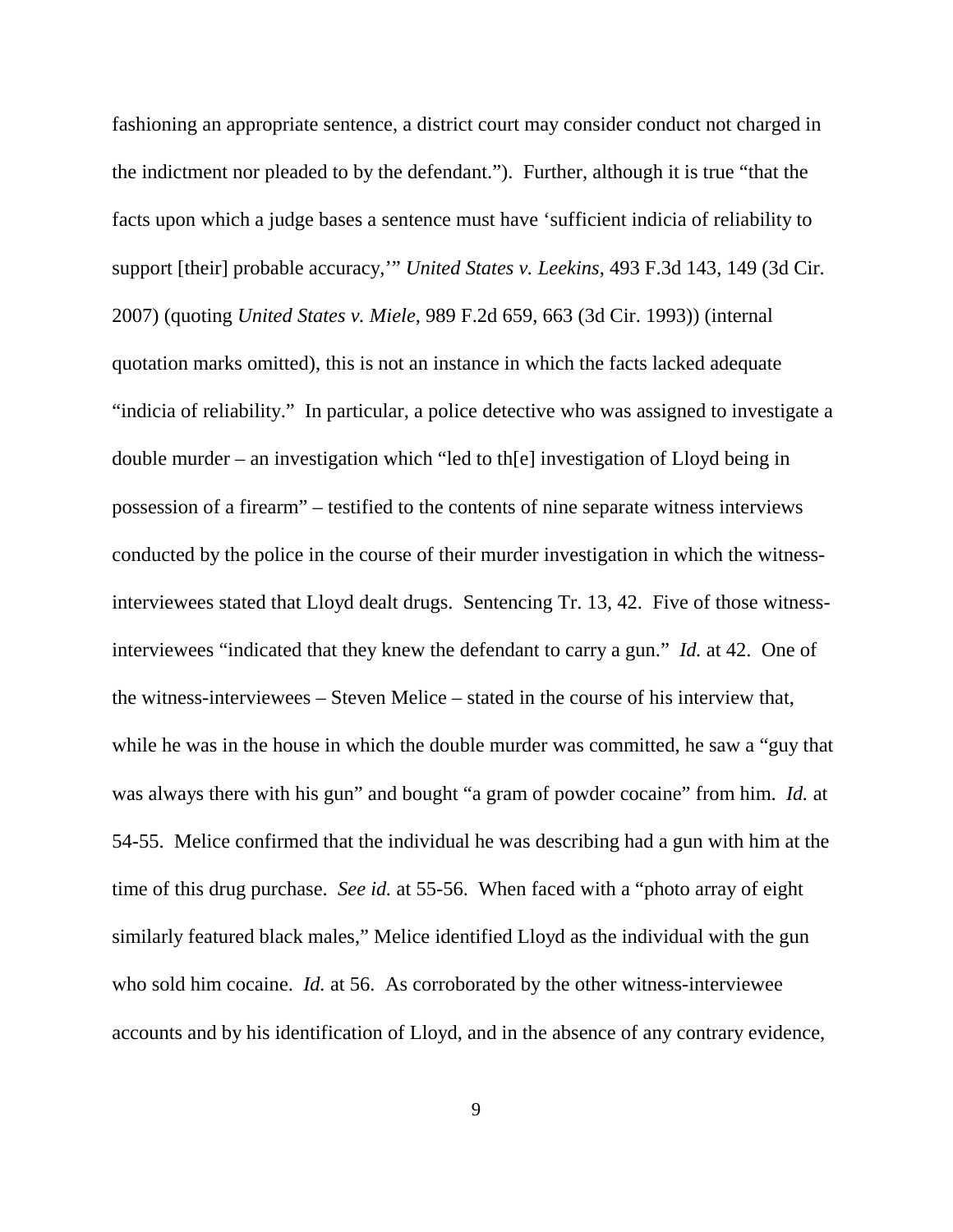Melice's interview account, though unsworn, was "reliable and probative" and sufficiently reliable to sustain the enhancement. *Leekins*, 493 F.3d at 150 (quoting *United States v. Yeaman*, 194 F.3d 442, 463 (3d Cir. 1999)). Lloyd's *Apprendi*-*Booker* claim thus fails on its merits. 8

Nor can Lloyd succeed on his Confrontation Clause claim. "[T]he Confrontation Clause does not apply in the sentencing context and does not prevent the introduction of hearsay testimony at a sentencing hearing." *United States v. Robinson*, 482 F.3d 244, 246 (3d Cir. 2007). Moreover, as discussed above, the evidence supporting the four-level enhancement under § 2K2.1(b)(6) was sufficiently reliable to sustain the enhancement.

Further, the argument that Lloyd's counsel was ineffective for failing to advise defendant about the sentencing enhancement is – like the *Apprendi-Booker* claim – foreclosed by Third Circuit precedent. The Court of Appeals has squarely held "that an erroneous sentencing prediction by counsel is not ineffective assistance of counsel where . . . an adequate plea hearing was conducted." *United States v. Shedrick*, 493 F.3d 292, 298-99 (3d Cir. 2007). Cardinally, in *Shedrick*, the Third Circuit stressed that the district

<sup>&</sup>lt;sup>8</sup> Lloyd further argues that  $\S 2K2.1(b)(6)$  "is irrelevant and inapplicable to the case at bar." Mot. at 9. In support of this argument, he offers an incorrect version of § 2K2.1(b)(6). At the time of defendant's sentencing, that provision authorized a fourlevel enhancement "[i]f the defendant used or possessed any firearm or ammunition in connection with another felony offense." U.S.S.G. § 2K21.(b)(6) (version effective November 1, 2007). That language covers Lloyd's case, in which the testimony at sentencing established that he used or possessed a firearm in connection with a drug transaction.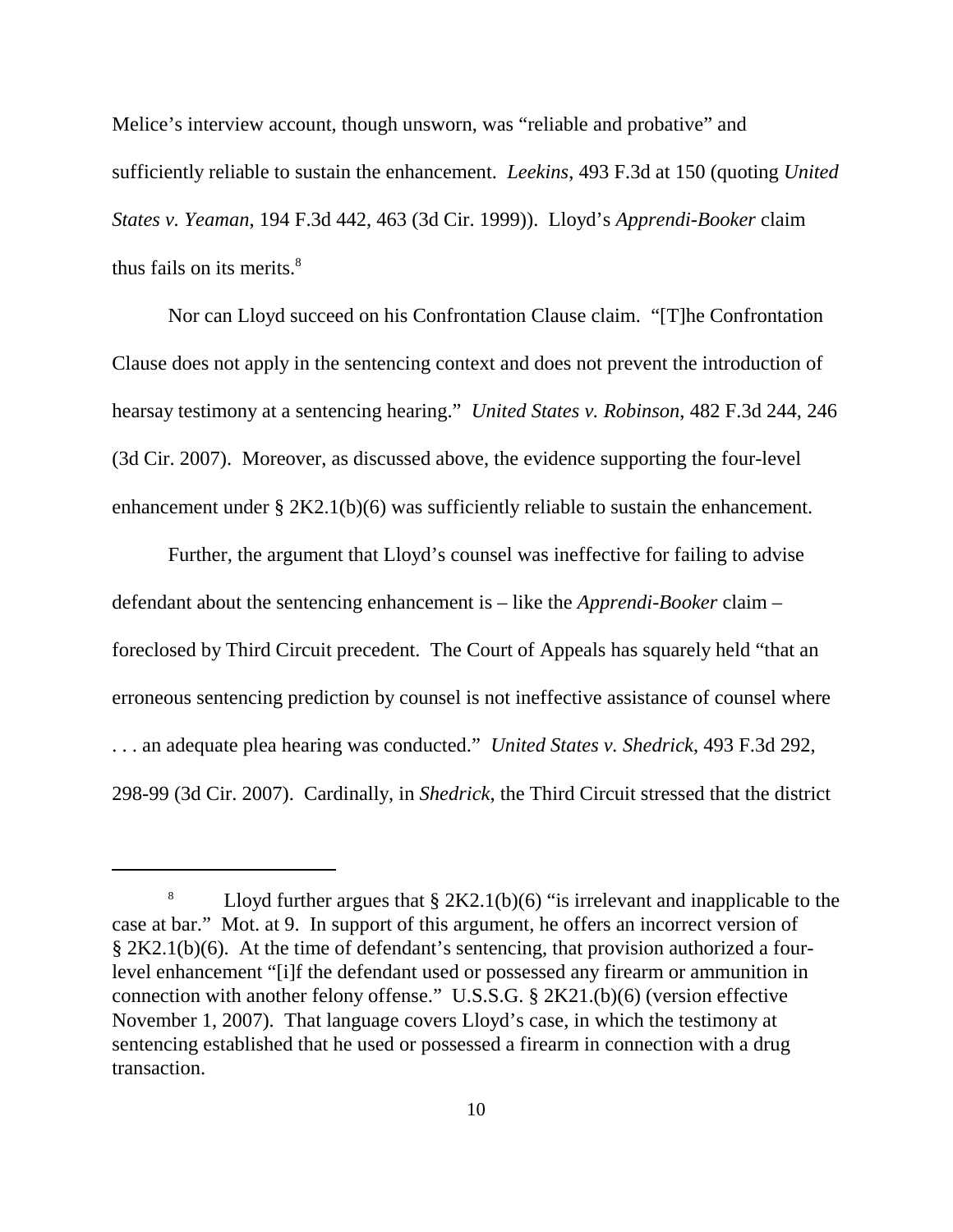court informed the defendant of "the maximum possible sentence" and the fact "that it retained full discretion over the ultimate sentence." *Id.* at 300. Here, this court informed Lloyd at his change-of-plea hearing that "under the law of Congress which defines this crime, you can be sentenced to a term of imprisonment of as long as ten years." Gov't Ex. B, at 10.<sup>9</sup> Lloyd stated his understanding of this potential sentence, and confirmed that he received no promises not contained in the plea agreement "in exchange for pleading guilty." *Id.* at 10, 35. Because neither party discussed a possible § 2K2.1(b)(6) enhancement at the change-of-plea hearing, I did advise the defendant that the likely Guidelines range was a term of 77 to 96 months in prison and that, "on the basis of the information I [had at the time], I th[ought] that [ten years] would be regarded as an unreasonably high sentence" and that "eight years" was the likely maximum sentence I would impose. *Id.* at 25-26. This was a prediction that did not anticipate the subsequent revelation that Lloyd used the gun that it was unlawful for him to possess in furtherance of a drug felony. I nevertheless did stress that the 77-to-96 month range was "estimate" and that it "ha[d] the power to impose a sentence of as much as ten years." *Id.* On the basis of *Shedrick*, I therefore conclude that defendant's argument is foreclosed on the merits.

<sup>&</sup>lt;sup>9</sup> A statutory maximum penalty is not subject to increase via the imposition of Guidelines enhancements. *See Grier*, 475 F.3d at 565-66 ("None of the facts relevant to enhancements or departures under the Guidelines can increase the maximum punishment to which the defendant is exposed.").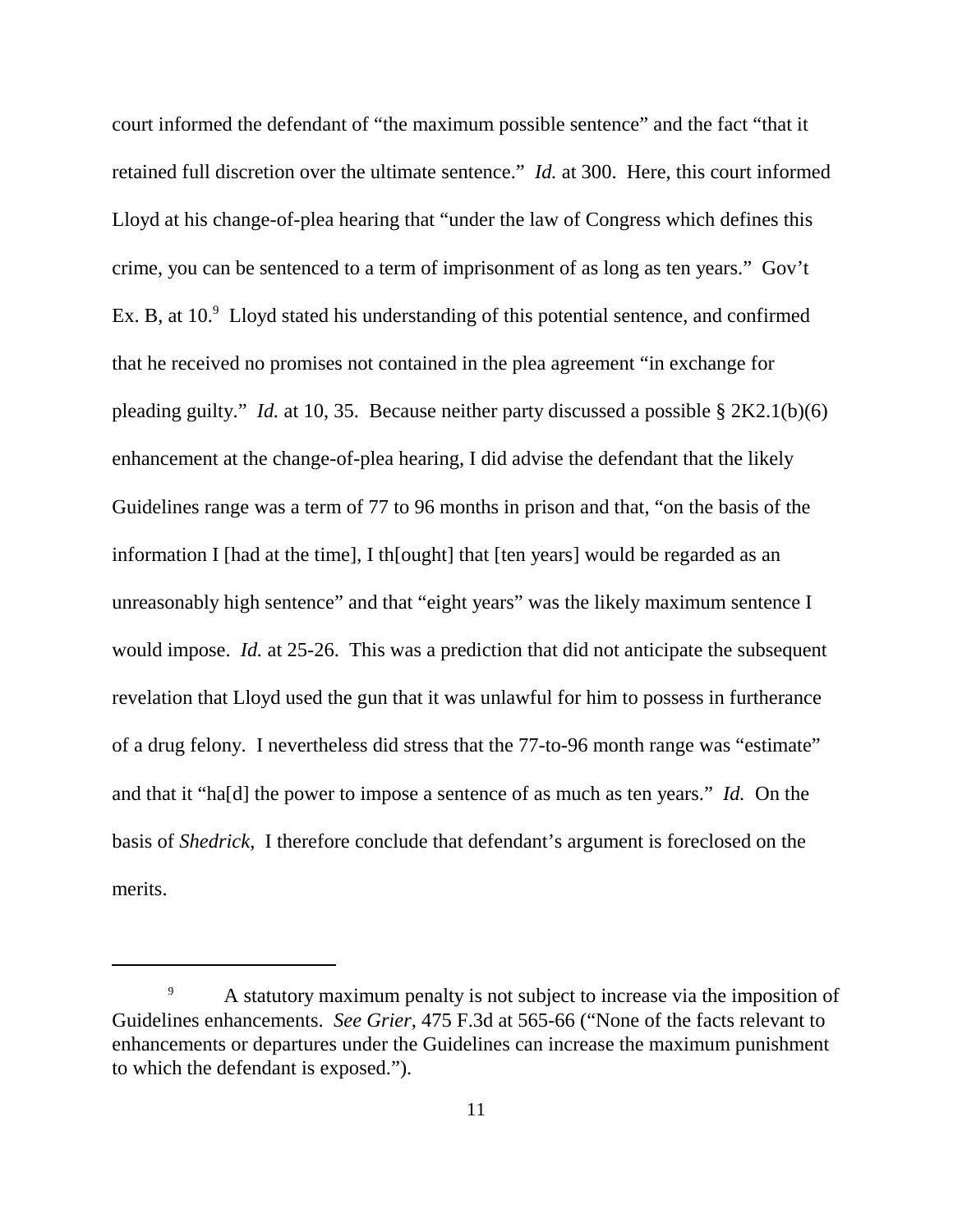Lloyd also argues that his counsel "failed to properly investigate [his] Criminal History." Mot. at 6. It is true that Lloyd's counsel incorrectly predicted at the change-ofplea hearing that defendant would be in criminal history Category IV rather than Category VI. Gov't Ex. B, at 24. At the plea colloquy, however, the government indicated its belief that Lloyd was in Category VI. Accordingly, I informed Lloyd that, assuming that the government's calculation was the correct one, he "would probably be in a sentencing guideline range of between 77 and 96 months." *Id.* at 25.<sup>10</sup> I further stressed that this was simply "the best estimate I can give" and that "I have the power to impose a sentence of as much as ten years." *Id.* By taking these actions, this court cured any deficiency in information imparted to Lloyd by counsel, because Lloyd would be unable to show prejudice as required to maintain an ineffective assistance claim under *Strickland v. Washington*, 466 U.S. 668 (1984).

Insofar as Lloyd's ineffective assistance of counsel claim rests on the notion that his lawyer failed to challenge the § 2K2.1(b)(6) enhancement at the sentencing hearing, the claim fails because counsel's performance was not deficient. Lloyd's lawyer did, in fact, argue to this court that the evidence supporting the enhancement was too unreliable to ground the enhancement. *See* Def.'s Sentencing Mem., at 3-5; Sentencing Tr. at 17-18, 38-42, 51-52. Moreover, although counsel did not advance the *Apprendi*-*Booker* claim

 $10$  As noted above, even this prediction underestimated the proper guidelines range, because neither party discussed the possibility of a § 2K2.1(b)(6) enhancement at the change-of-plea hearing.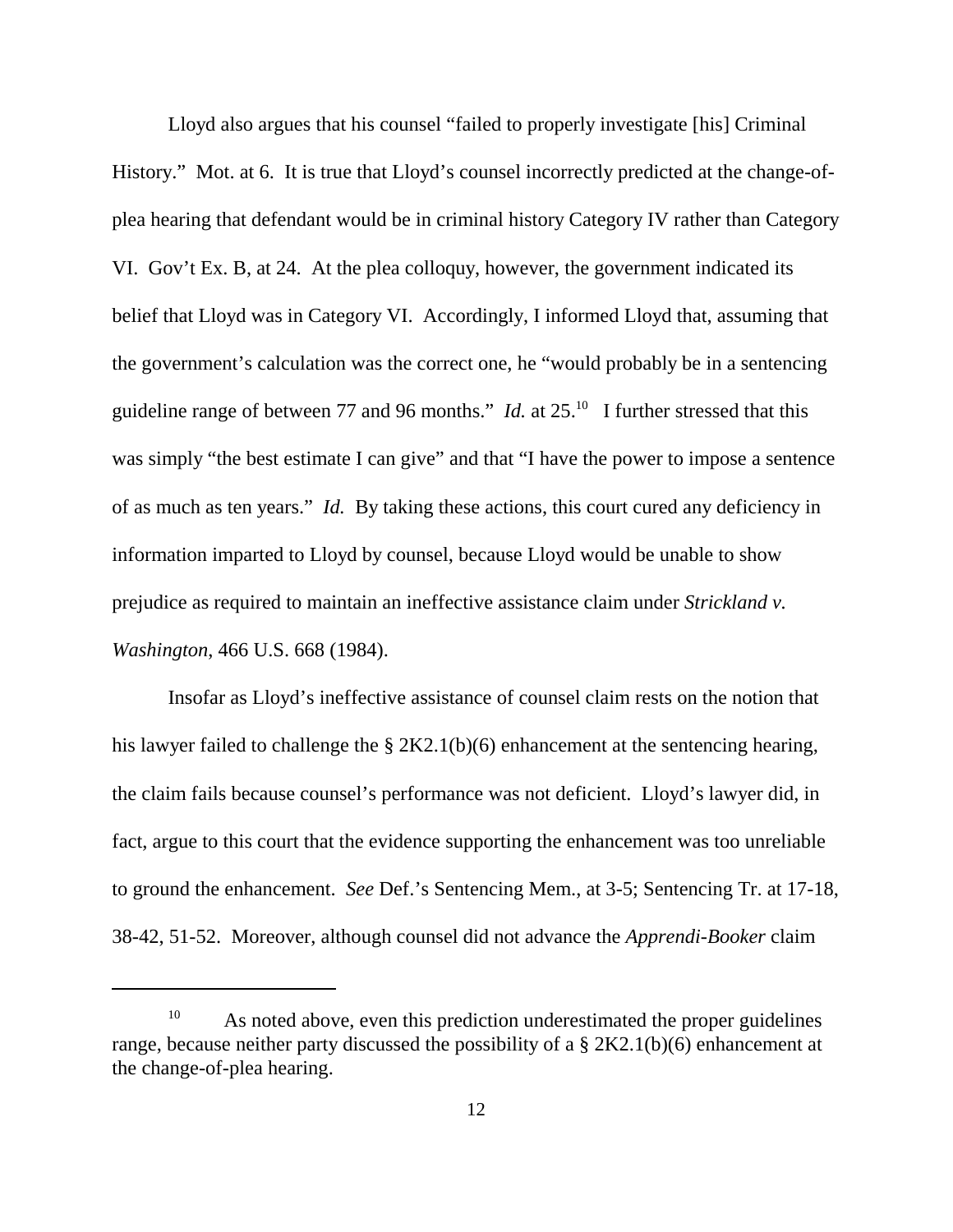now argued by petitioner, that claim is meritless for the reasons stated above, and the failure to argue a meritless argument does not amount to ineffective assistance of counsel under *Strickland*. *See Parrish v. Fulcomer*, 150 F.3d 326, 328 (3d Cir. 1998).

Finally, Lloyd's argument that his lawyer was ineffective for failing to appeal his enhanced sentence does not entitle him to relief. Lloyd's waiver gives him no right to appeal from the imposition of an enhancement – as opposed to an upward departure – under the Guidelines, and counsel is not ineffective for failing to file a waived appeal. *See Mabry*, 536 F.3d at 239-42 (enforcing a waiver against the argument that counsel did not file a waived appeal). For the same reason, counsel was not deficient in failing to inform Lloyd that he could appeal his sentence.

For these reasons, defendant's motion will be denied. An appropriate order follows.

13